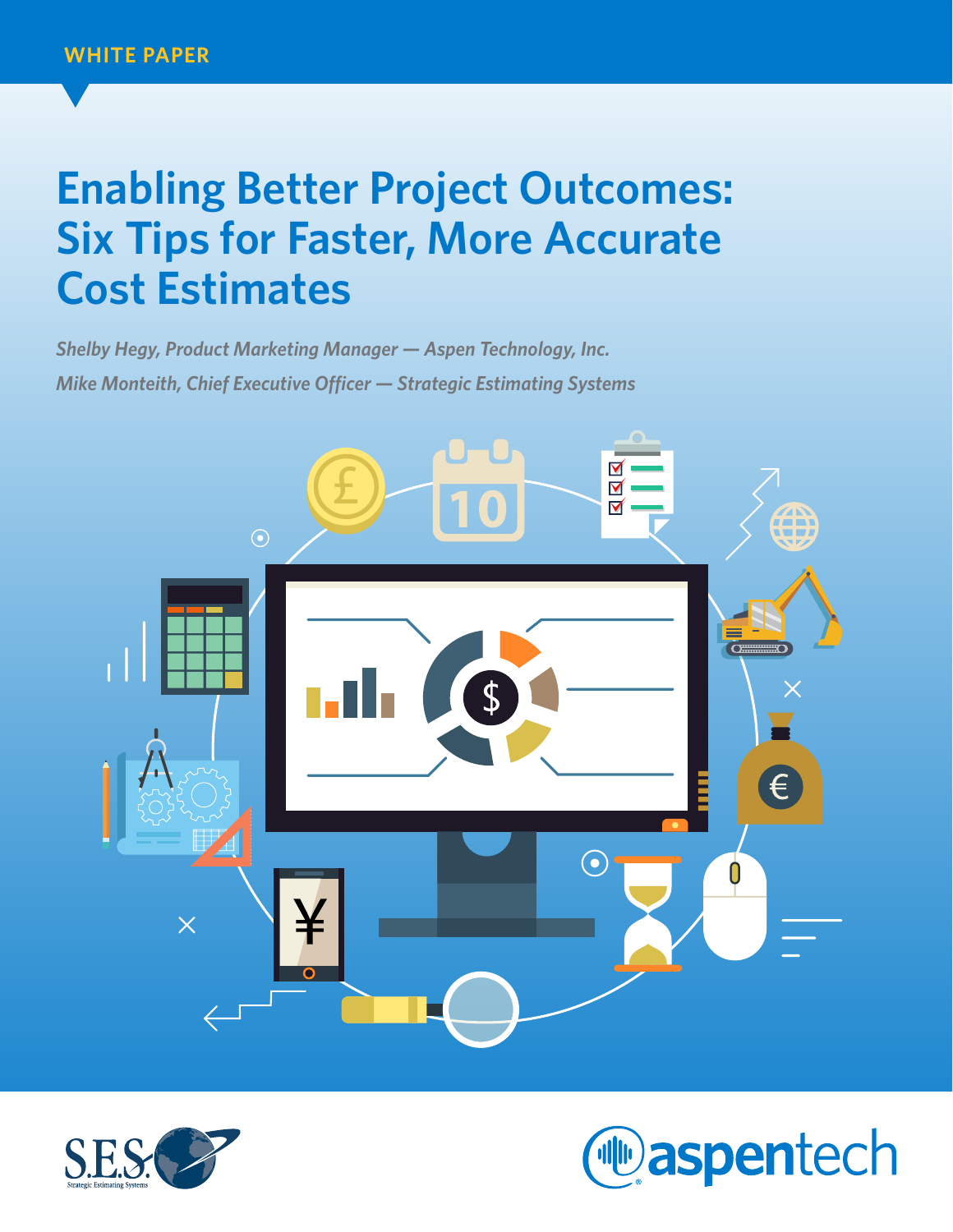# Executive Summary

Faced with global economic turmoil, untamed competition and large price swings for hydrocarbons, companies in the oil and gas, refining and chemicals industries are pressed to both select projects that ensure maximum return on invested capital (ROIC), as well as execute projects on schedule and on budget.

According to a recent Ernst & Young (EY) study<sup>1</sup>, \$22.4T USD of investments in megaprojects are bankrolled worldwide. With 64% of these projects facing cost overruns and 73% of them behind schedule, now is the time for Engineering, Procurement and Construction (EPC) and owner companies to challenge and evaluate their current cost estimation methods to achieve better project outcomes and ensure their companies are poised for success over their competition. This white paper provides six tips for optimizing your company's cost estimation capabilities to enable better decision making in less time:

- 1. Identify what you can do, cannot do, and could do better
- 2. Eliminate manual data transfer
- 3. Automate repeated tasks
- 4. Enable quick and easy change management
- 5. Leverage historical data and past projects whenever possible
- 6. Use conceptual estimates as a starting point for detailed estimates



**\$22.4T USD of investments in megaprojects are bankrolled worldwide, 64% of which are facing cost overruns and 73% of which are behind schedule**<sup>1</sup>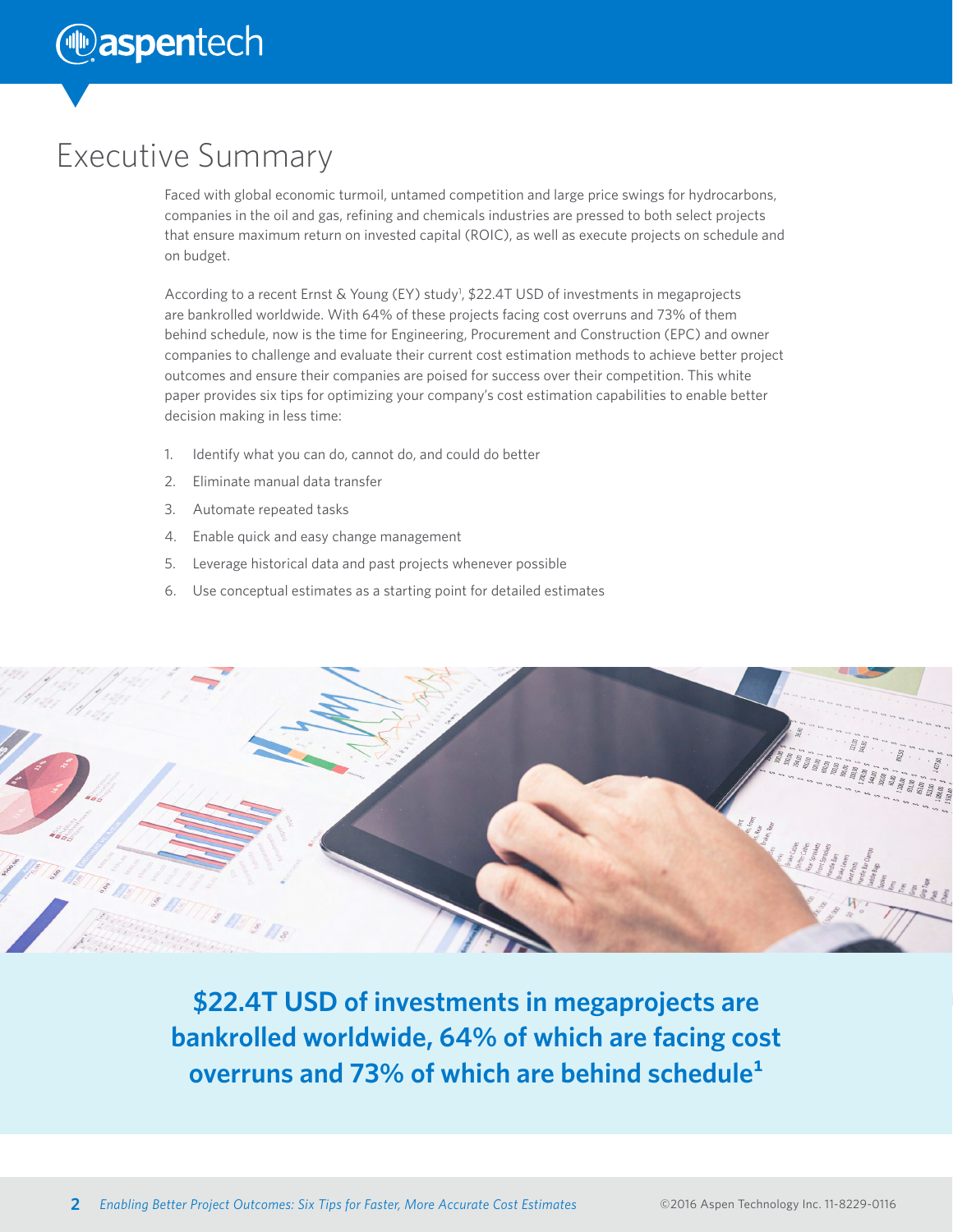### Reaching Peak Project Performance

Across all industries with large capital investments, project performance can have an immense impact on profit and loss. To achieve better performance, companies need to continually examine how they perform in estimating, benchmark their performance against as-built costs, make adjustments that enable them to improve estimate accuracy, and lower associated risk. Your company can achieve success — whether it's finding a way to reduce project costs, reducing the cost of bidding, making informed decisions quickly, or providing more value to clients — by improving cost estimation methods.

Despite all of this potential, many companies see estimating as a function of their business rather than a strategic element. They don't have enough time or resources to focus on improvement, because their time is spent rekeying data into spreadsheets, manually updating reports, searching for historical data, implementing change orders, and so on. As a result, they are settling for long lead times for estimates, lower accuracy, and higher estimate and project risk.

Taken as a whole, the facts about project outcomes are alarming:

- 1. A 2013 PwC analysis<sup>2</sup> of 36 companies revealed that after public announcements of a capital project delay or shutdown, a majority of companies experienced a steady decline in share price, averaging 12% over three months. In the most extreme example, one experienced more than an 80% decline in share price.
- 2. Megaprojects often exceed their budgets by 50% or more.
- 3. Of 975 light and heavy industrial projects, the Construction Industry Institute found that only 5.4% met "best in class" predictability in terms of cost and schedule.



#### *Figure 1:*

*Insufficient planning, inaccurate estimating, poor project controls, and slow decision making can have a significant financial impact on project outcomes2 .*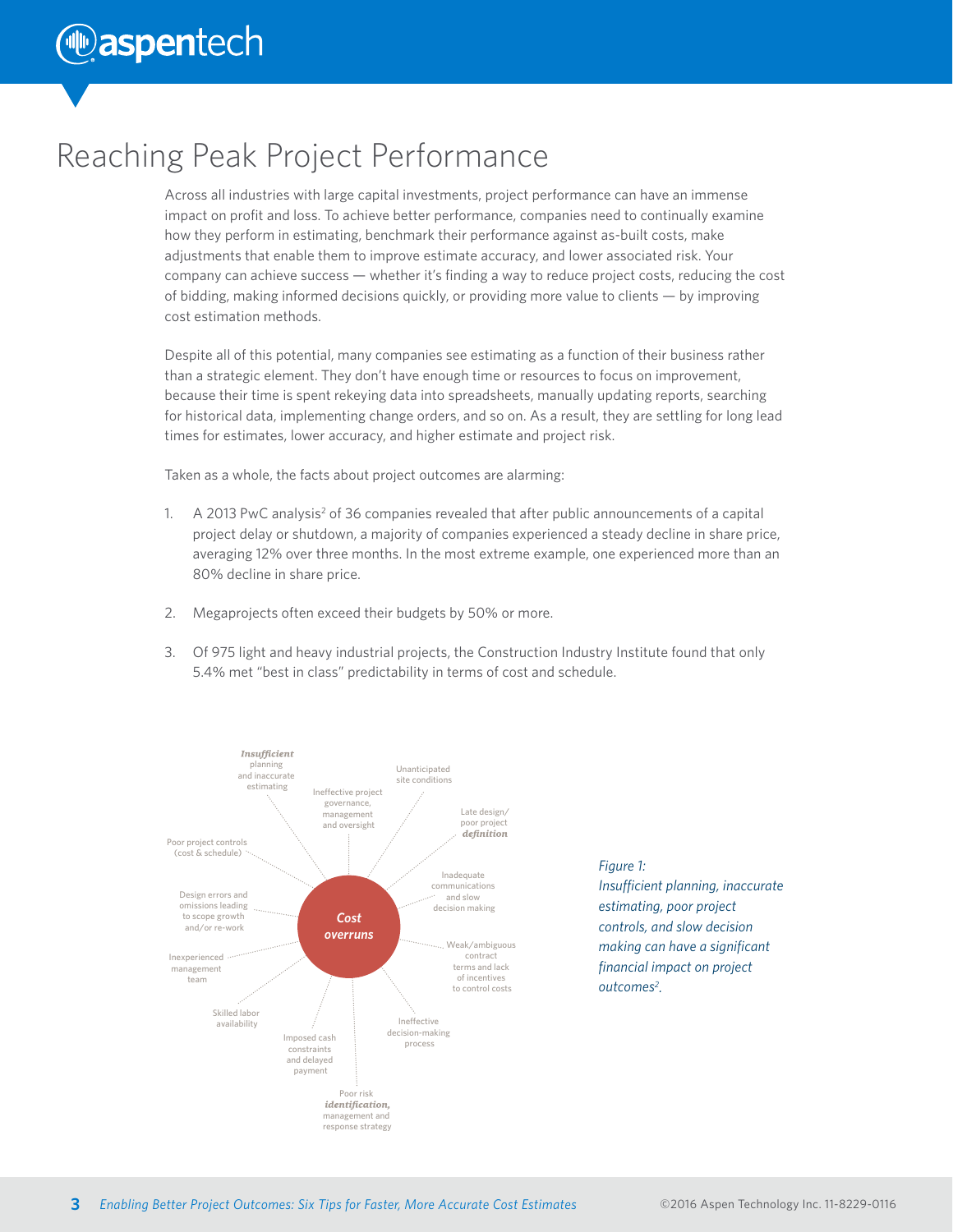# Gaining Control of Project Estimates

So how do you gain control of project estimates and achieve best in class project performance? Having industry-leading tools and leveraging the expertise of experienced estimators are the most important elements to gaining control over your project estimates. Software cannot replace a skilled estimator, but it can allow estimators to be more productive and help generate more accurate estimates.

### **Identify What You Can Do, Cannot Do, and Could Do Better**

1 A careful and thorough assessment of cost estimation from all angles can reveal the enormous potential that exists through establishing consistent, systematic processes utilizing a cost estimation software solution. With the right tools and processes, you can drastically reduce the time to estimate, reduce estimate variability through consistency, and increase estimate accuracy. A cost estimation software solution, partnered with proven implementation methodologies and training, can help you accelerate accurate estimating and improve project outcomes.

### **You Should:**

- Draw out the estimate process. How many different groups and people touch an estimate before it is complete? Where are the opportunities for streamlining and reducing the number of touches?
- Evaluate all of the different software tools that are used to develop an estimate, as well as tools used in other departments that contain information pertinent to an estimate, such as P&ID drawing tools, 3D design tools, plot plans tools, scheduling tools and risk assessment tools. Which of these types of software are integrated with your cost estimation software? Which ones should be?
- Identify internal champions to support the initiative, both in terms of cost, as well as a technical champion to be a resource for others.
- Check whether cost data is included with the software. If it is, how often is it updated? Which project locations is it applicable to? How accurate is the data?
- Evaluate the database capabilities of the software and understand how projects are archived.

### **Your Estimating Solution Provider Should:**

- Analyze and evaluate your company's workflows to determine where greater efficiencies can be achieved.
- Offer support and training solutions that cater to your company's requirements.
- Establish credibility with case studies and examples of how other companies have improved their estimating processes in your industry.
- Provide contacts and references, or offer user group meetings where you can network with existing users and learn best practices.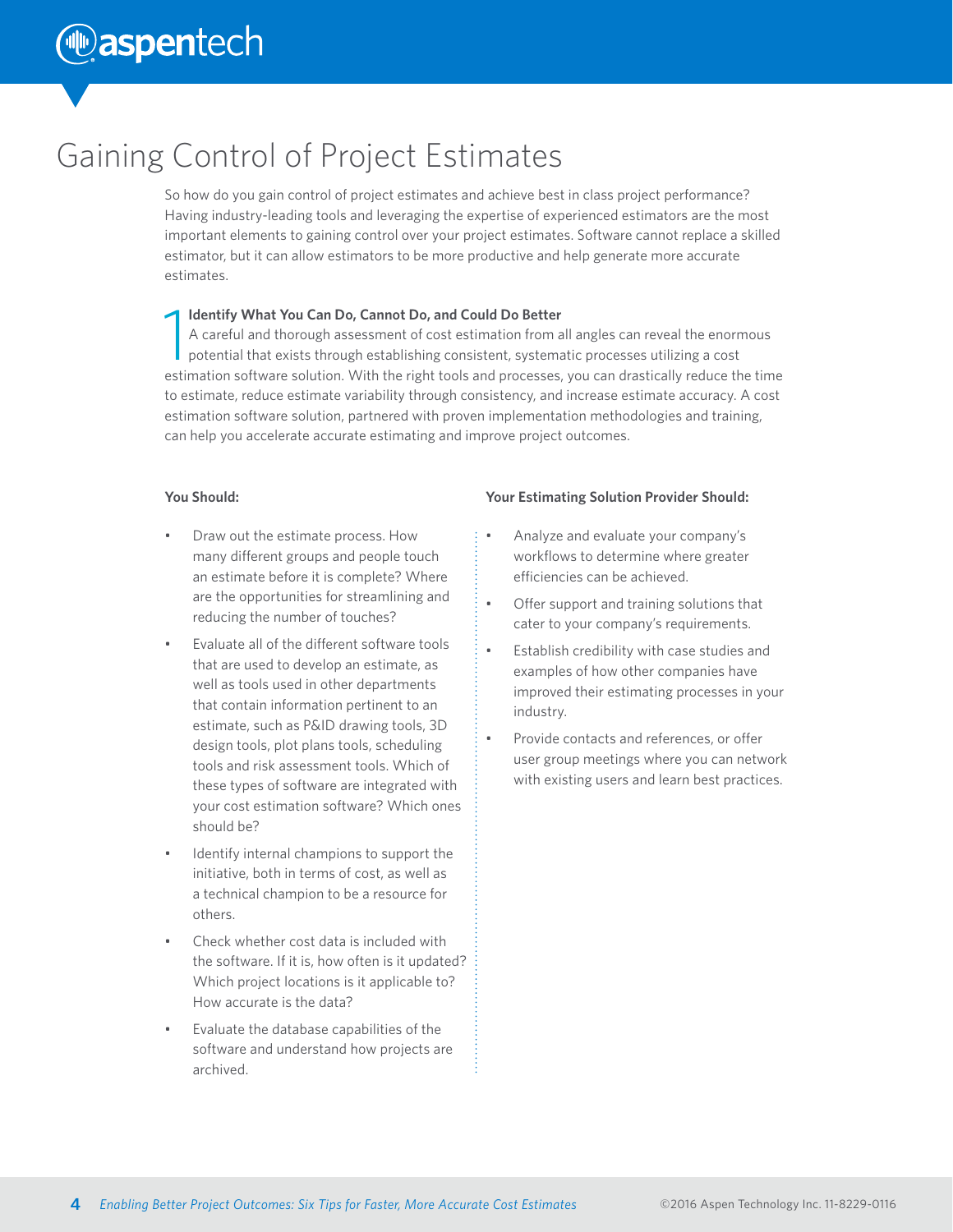# **The aspentech**

#### **Eliminate Manual Data Transfer**

**2** Eliminate Manual Data Transfer<br>It's important to understand how much time you are spending transferring data betw<br>spreadsheets, as well as transferring data from PFDs of equipment lists into spreadsheets. Manual data transfer is time consuming, and introduces room for human error in estimating. It's important to understand how much time you are spending transferring data between Eliminating manual data transfer can greatly reduce the time to estimate, so any optimization opportunities should be explored.

### **You Should:**

- Identify data that should be and can be transferred electronically, including both data that is used in an estimate, and data that is consumed after the estimate is developed.
- Establish a protocol for what should be included in automated data transfers. For example, if you transfer an equipment list from the process simulator, will it include equipment spares?
- Clearly convey which file formats are preferred, and which ones are prohibitive. For example, sending a PFD as a readable file, rather than a PDF.

#### **Your Estimating Solution Provider Should:**

- Automate the transfer of equipment lists from process engineering into the estimating software.
- Automate the transfer of scope and quantities from P&ID, and detailed plant design software.
- Be prepared to take an estimate and format it in a way that is easy to utilize for project controls. For example, create an output report using your company's standard code of accounts.
- Export the baseline schedule used in the estimate, including a summary bar chart schedule, with a detailed overview of the engineering, procurement, and a summary overview of the construction phases of the project.
- Agglomerate bulk quantities for piping and instrumentation from P&IDs and 3D models for detailed estimates.



Eliminating manual data transfer can greatly reduce the time to estimate, so any optimization opportunities should be explored.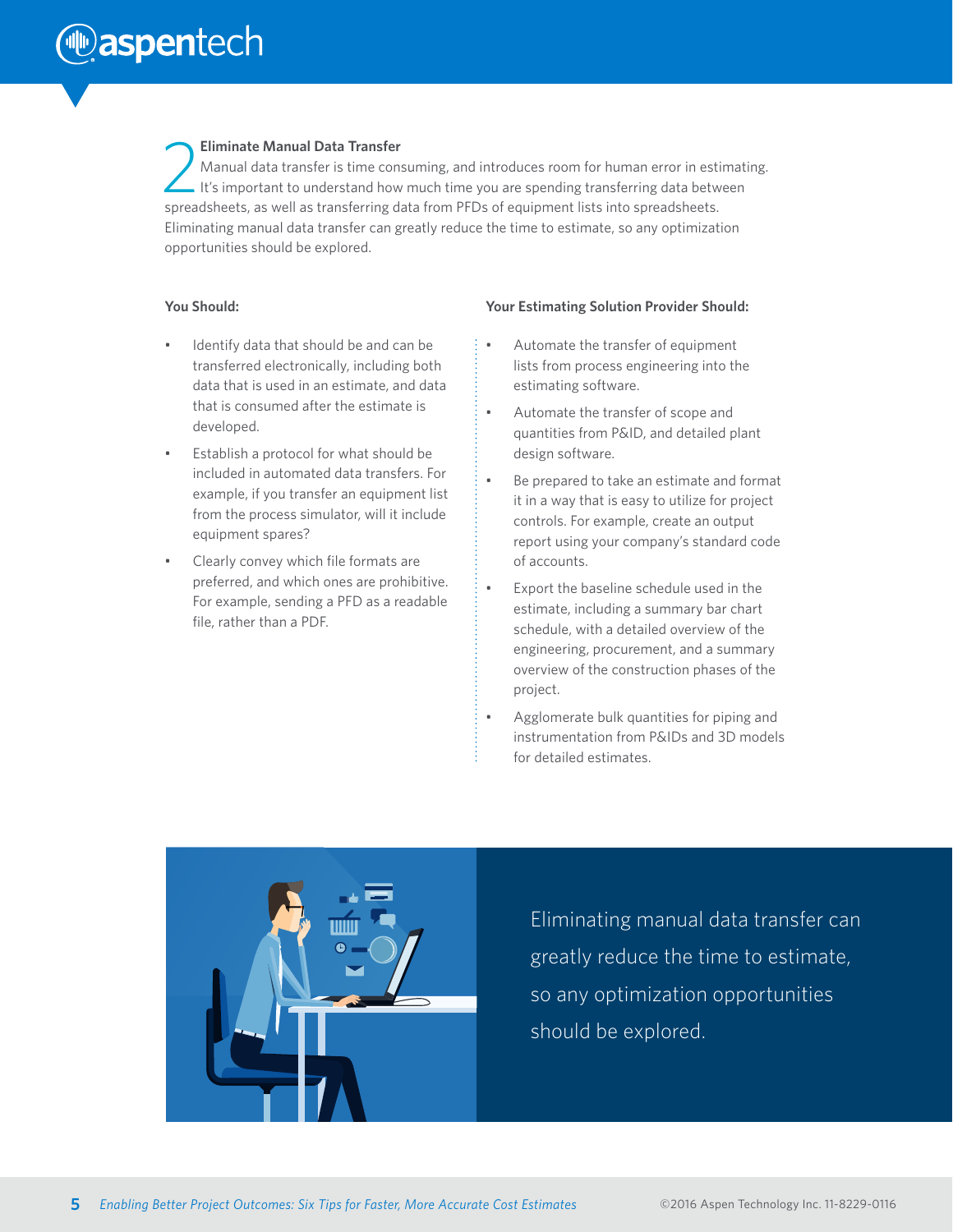# *<u></u>* aspentech

#### **Automate Reporting**

3 Estimators spend significant amounts of time making sure reports accurately encapsulate all of the items in an estimate. Consider how many times you have recast estimates to meet the needs of the consumer, whether in a detailed estimated review or an overview for management. Changes from these reviews often results in changes to the estimate, and these must be implemented in updated versions of the reports. This can be a time-consuming process without automated processes that quickly incorporate changes.

#### **You Should:**

• Investigate the process for creating custom reports out of the software solutions you're evaluating for estimating. Is this something that can be done in-house or does this require consulting work?

#### **Your Estimating Solution Provider Should:**

- Automatically update all reports as the estimate progresses.
- Generate reports in your company's preferred formats for all levels of estimate reviews, including all relevant estimate metrics, such as unit rates, direct cost metrics, indirects, etc.
- Export reports using tools that you're familiar with, such as Microsoft Excel.

**Enable Quick & Easy Change Management**<br>
Whether it's evaluating multiple plant capacities, project execution scenarios (stick-built or<br>
modular), project locations, or whether it's a last minute change to the plot plan, b Whether it's evaluating multiple plant capacities, project execution scenarios (stick-built or respond quickly with an accurate estimate is crucial.

#### **You Should:**

- Establish estimate work breakdown structure (WBS), early in the estimate process and use for all quantity development.
- Associate bulk quantities with equipment items, where possible, in case of changes to the estimate to enable faster decision making, without having to ask discipline engineers for a new material take off (MTO).
- Associate piping and instrumentation with each piece of equipment as much as possible, allowing you to quickly remove equipment and bulks simultaneously if required.

#### **Your Estimating Solution Provider Should:**

- For early conceptual estimates, generate bulk quantities and piping and instrumentation for equipment automatically based on your input.
	- Automatically associate piping and instrumentation to equipment, allowing you to easily remove items.
- Scale projects or areas of a project by capacity to determine the cost optimum.
- Utilize built-in cost basis to evaluate the cost advantages and disadvantages of multiple locations, including labor and material pricing.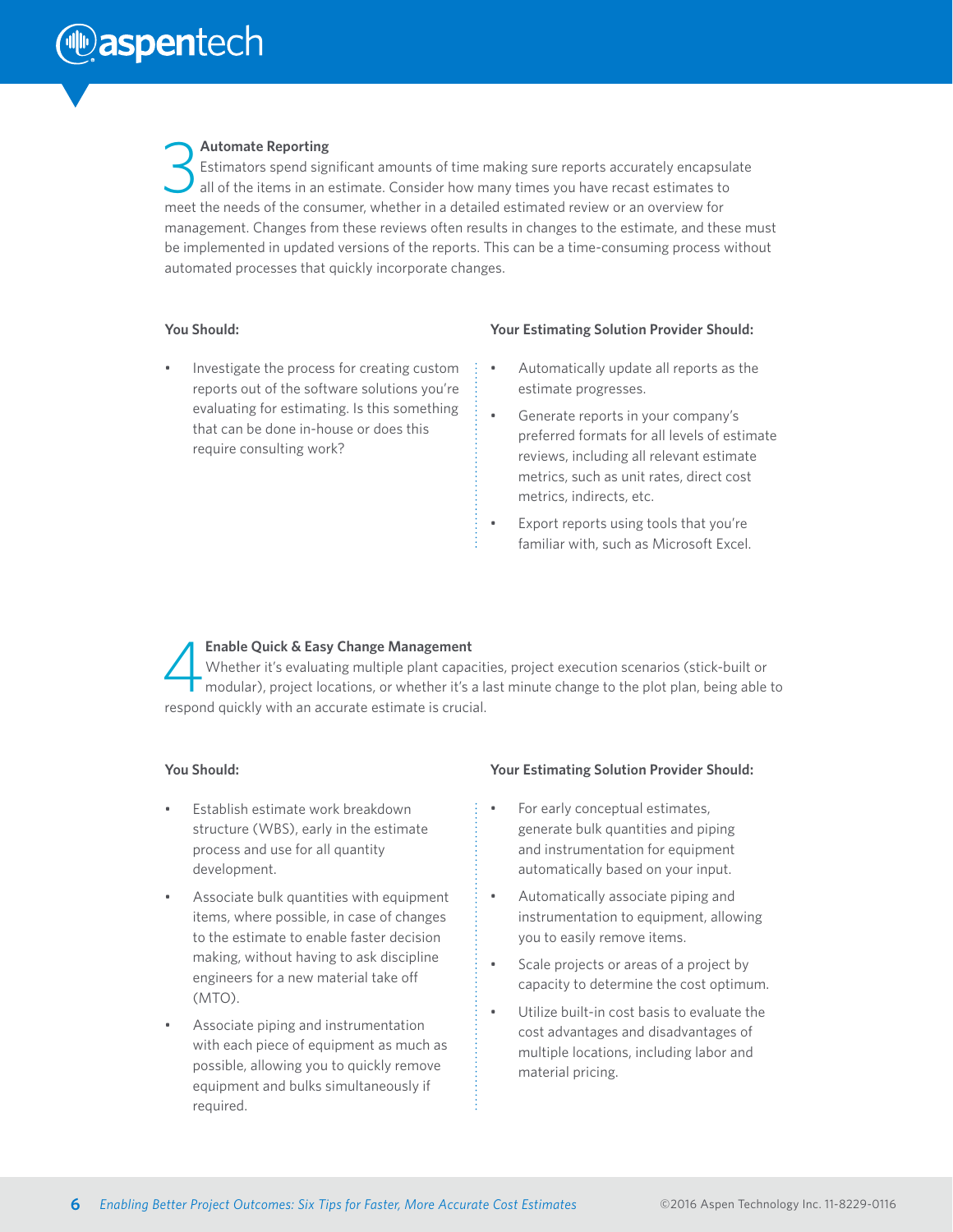(**· aspentech** 

#### **Leverage Historical Data and Past Projects Whenever Possible**

5 Historical data can be a competitive advantage for your company, and can be used to help make strategic business decisions by providing insight into actual costs. Historical data is important for not only estimating, but for scheduling, conceptual estimating, strategic planning, and more.

#### **You Should:**

- Create, maintain, update, and distribute a well-documented database for historical costs for all procured items, including process equipment.
- Be sure to normalize data prior to entering into the database — remove any data that may be inconsistent with your company's past experience, or an anomaly.
- Create a template for repeated project locations and process types that can be a starting point for all estimators.
- For a template for a project location, ensure the template captures all of the different contractors, wage rates, productivities, soil type, wind loading, seismic activity, currencies, pipe specs and equipment design standards (including ASME, DIN, BS).
- For a template for a process type, ensure the template captures all of the different specialty pieces of equipment required, costs for packages such as water treatment or utilities, and calibrated cost models for the remaining equipment items.

#### **Your Estimating Solution Provider Should:**

- Allow for standardization of models, methods, and cost data used in estimating to increase consistency among groups of estimators.
- Encapsulate and consider the complex relationships between cost drivers such as location, design standards, materials of construction and costs.
- Assist in defining and creating customized and calibrated templates.



Aspen Capital Cost Estimator has been used in projects spanning more than 1,300 unique locations and ranging from \$10,000 to \$30 billion.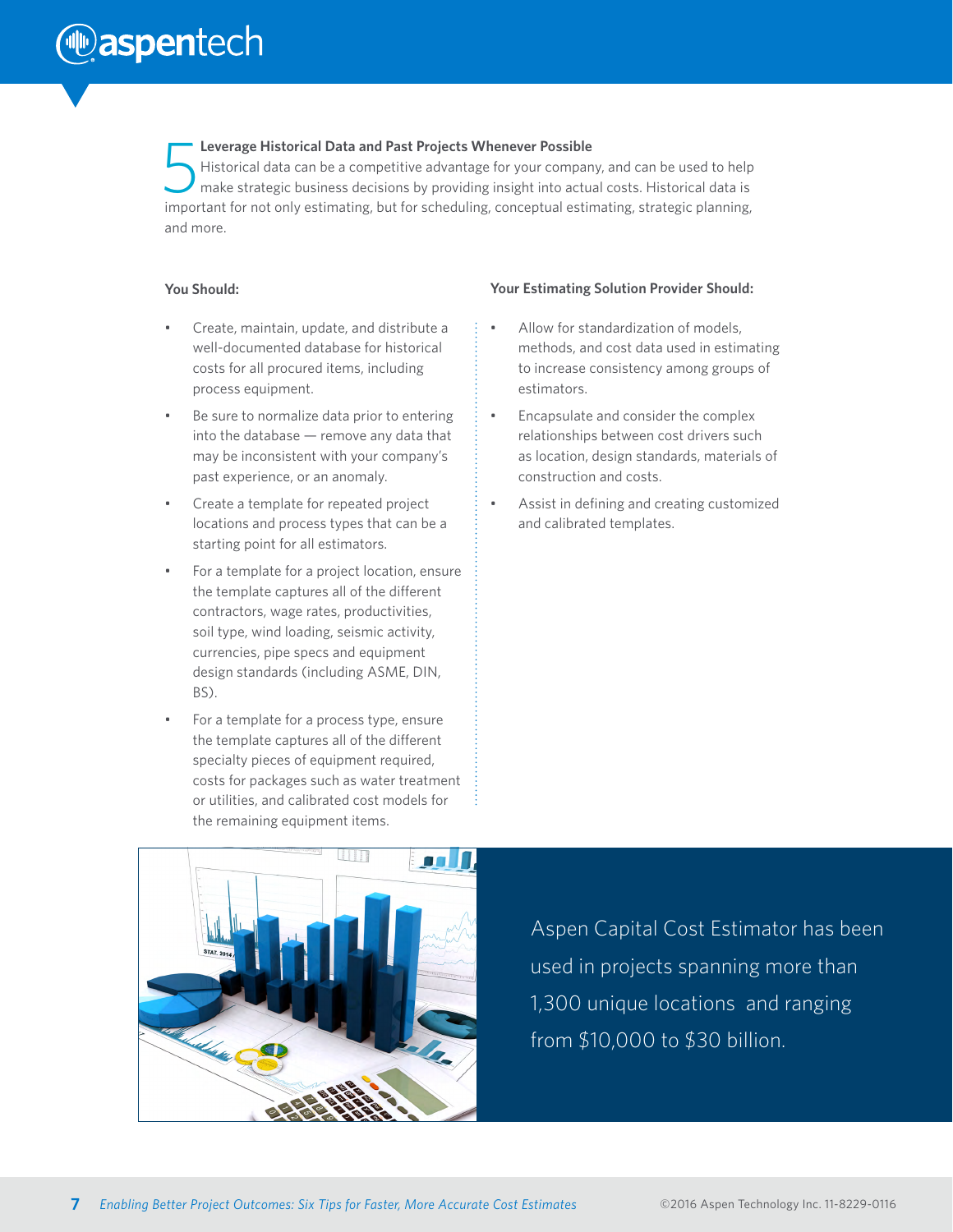# *<u>e</u>* aspentech

Use Conceptual Estimates as a Starting Point for Detailed Estimates<br>
Capital project estimating operates as a stage-gate process. Estimates are developed for a<br>
certain accuracy and AACE classification. Typically after a c Capital project estimating operates as a stage-gate process. Estimates are developed for a and a project is approved, detailed estimating begins with a fresh spreadsheet. As a result, hundreds if not thousands of man hours that were spent developing and organizing an estimate are lost instead of leveraged as a starting point for the detailed estimate. This presents itself as an opportunity to gain efficiency in estimating.

### **You Should:**

- Use conceptual estimate as the starting point for the detailed estimate.
- Overwrite quantities and costs used in conceptual estimates with actual values in detailed estimating.
- When overwriting costs for procured items, such as equipment, be sure to mark the source of the quote: vendor firm quote, vendor budget quote, etc.
- If possible, when obtaining quotes, gather as much information regarding lead time as possible and note in the estimate whether or not it requires a long lead time.

#### **Your Estimating Solution Provider Should:**

- Trend costs to show how the estimate changed and what items contribute the largest changes in the overall project cost.
- Report on what percentage of costs have come from quotes versus historical data.

# Accelerating Accurate Estimating

AspenTech is the world's leading supplier of software that optimizes process manufacturing, and Aspen Capital Cost Estimator (ACCE) is our solution for accelerating accurate cost estimates. Used in projects spanning more than 1,300 unique locations and ranging from \$10,000 to \$30 billion USD, Aspen Capital Cost Estimator, formerly Kbase, leverages technology originally acquired from the ICARUS corporation to help EPC and owner companies in the oil and gas, refining and chemicals industries make better capital decisions and deliver projects on schedule and within budget.

AspenTech has partnered with Strategic Estimating Systems, a global leader in delivering and implementing economic evaluation and estimating solutions, to help our customers maximize their software investment. Strategic Estimating Systems estimates over \$50B of projects each year in Aspen Capital Cost Estimator and helps companies implement best-in-class work practices and methods utilizing their expertise of the industry, the software and cost estimation.

Aspen Capital Cost Estimator addresses challenges in estimating by helping companies transition estimating from a business function to a strategic asset by reducing the time to estimate and enabling better, faster decisions. Below are just a few examples of how our customers have benefitted from ACCE.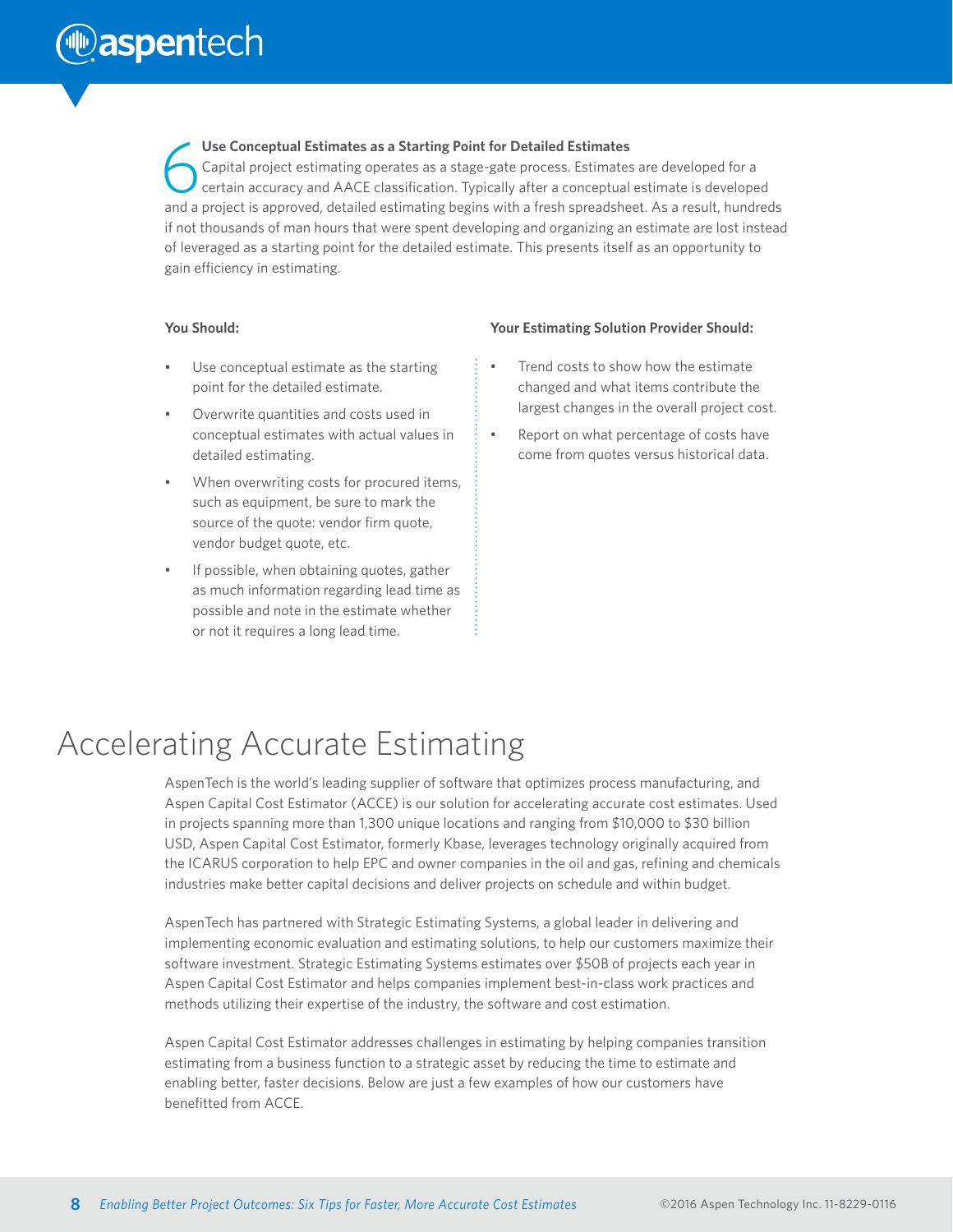A mid-size EPC, **S&B Engineers**, challenged by shrinking client budgets and tighter project schedules, adopted and implemented ACCE for estimating capital process projects. Using ACCE, they've been able to reduce the time to estimate by up to 90% — allowing them to meet tighter schedules and budgets — while maintaining best-in-class levels of accuracy and risk.

Australia's **ThyssenKrupp Industrial Solutions — Plant Technologies** standardized on Aspen Capital Cost Estimator for conceptual and detailed estimates. Their biggest value-adds from ACCE are the ability to leverage conceptual estimates as a starting point for detailed estimates, the ability to provide detailed estimates with minimal engineering and pricing data, and the ability to deliver additional value to their clients by evaluating more project execution strategies in less time.

**PEMEX**, the National Oil Company of Mexico, has utilized Aspen Capital Cost Estimator on more than 30 projects, and has achieved accuracy within 10% for more than 11 projects for Class II estimates, and accuracy within 15% for more than 13 projects for Class III estimates, allowing them to outperform industry benchmarks for estimating major capital projects.

To learn more about Aspen Capital Cost Estimator and how it can improve cost estimation in your company, please visit **http://www.aspentech.com/faster-estimating**.

### References:

- <sup>1</sup> Ernst & Young (October 2014), Spotlight on Oil and Gas Megaprojects **[http://www.ey.com/GL/en/Industries/Oil---Gas/EY-spotlight-on-oil-and-gas-megaprojects#.](http://www.ey.com/GL/en/Industries/Oil---Gas/EY-spotlight-on-oil-and-gas-megaprojects#.VpkWkKMo6mQ) [VpkWkKMo6mQ](http://www.ey.com/GL/en/Industries/Oil---Gas/EY-spotlight-on-oil-and-gas-megaprojects#.VpkWkKMo6mQ)**
- <sup>2</sup> PWC (October 2013), Correcting the Course of Capital Projects **[https://www.pwc.com/sg/en/capital-projects-infrastructure/assets/cpi-correcting-the-course](https://www.pwc.com/sg/en/capital-projects-infrastructure/assets/cpi-correcting-the-course-of-capital-projects.pdf )[of-capital-projects.pdf](https://www.pwc.com/sg/en/capital-projects-infrastructure/assets/cpi-correcting-the-course-of-capital-projects.pdf )**